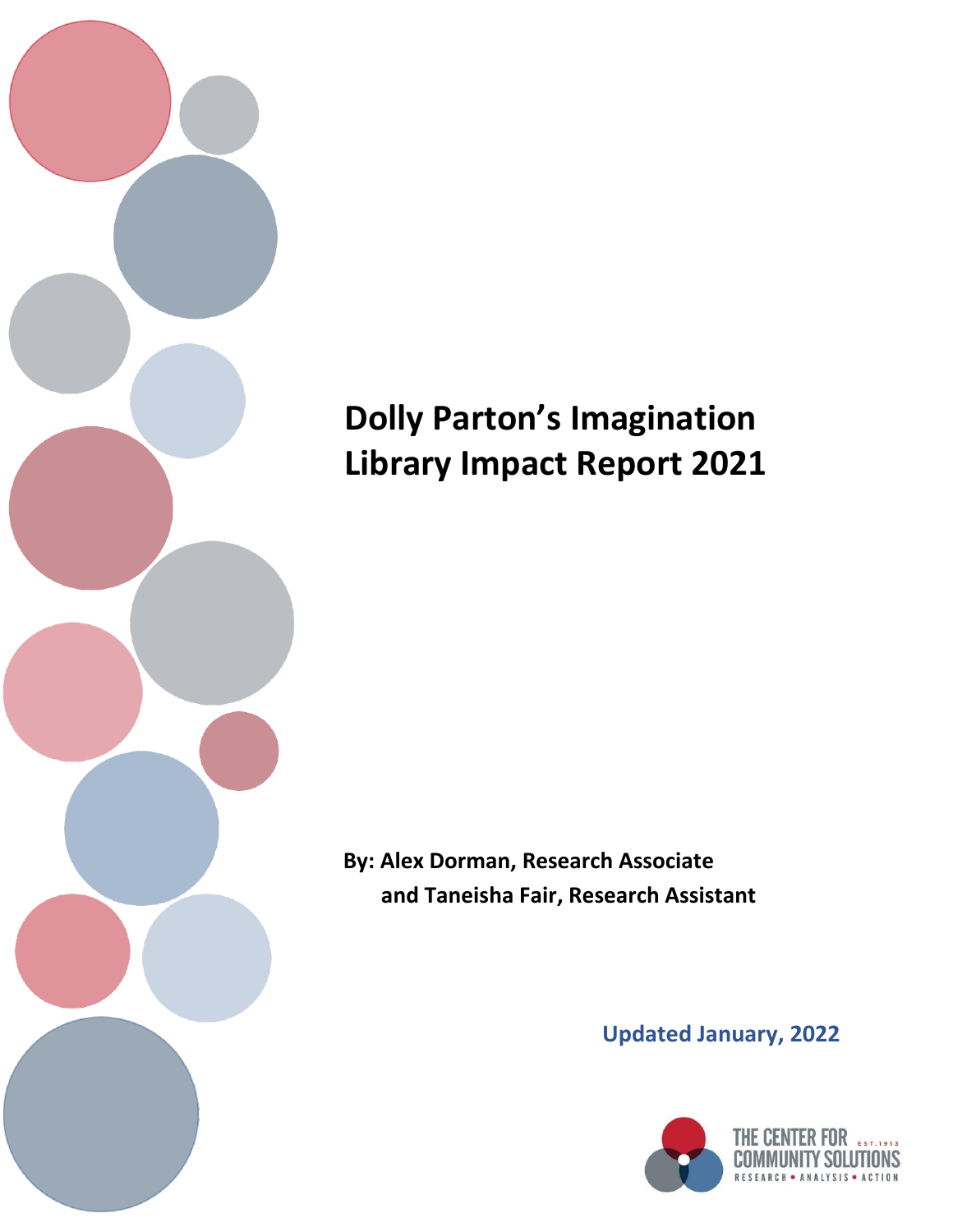# **Introduction**

Improving Kindergarten Readiness has been the focus of many initiatives in the greater Cleveland area. Parents are a child's first teacher, and the positive impacts of reading to children for their early development and long-term academic success is irrefutable. **Recent local studies show that Dolly Parton's Imagination Library is associated with preparedness for kindergarten and family literacy habits, especially for children who live in high-poverty areas.**

# **About Dolly Parton's Imagination Library**

For more than 25 years, Dolly Parton's Imagination Library (DPIL) has been distributing free, high-quality books to children under the age of five. Children enrolled in the program receive one specially selected book in the mail once per month. In Ohio, Imagination Library is open to all children under age five, regardless of income. As of June 2021, **more than one-third of all children under age 5 in Cuyahoga County were enrolled in Imagination Library**. Since its inception in Cuyahoga County, 750,000 Imagination Library books have been mailed and 43,000 children have been served by the program. Currently, 30,000 children are enrolled. A child enrolled from birth through their fifth birthday will have a library of 60 books when they start kindergarten. The Literacy Cooperative of Greater Cleveland became the local affiliate of DPIL in 2017. As an affiliate, The Literacy Cooperative is responsible for managing enrollment, promoting the program, and securing the funding for the books and related expenses.

Local funds are required to cover the cost and shipping of books. Thanks to an allocation of state funds, the Ohio Governor's Imagination Library currently covers one half of the cost of Imagination Library for Ohio's children. Additional financial support for Imagination Library in Cuyahoga County comes from individual donors, foundations, and local organizations.

Forty-one independent studies have shown that Imagination Library has a positive and significant impact on family literacy habits, kindergarten readiness and supporting grade level reading by third grade. New data analyzed by The Center for Community Solutions and Case Western Reserve University also found positive trends associated with participation in Cuyahoga County's Imagination Library Program.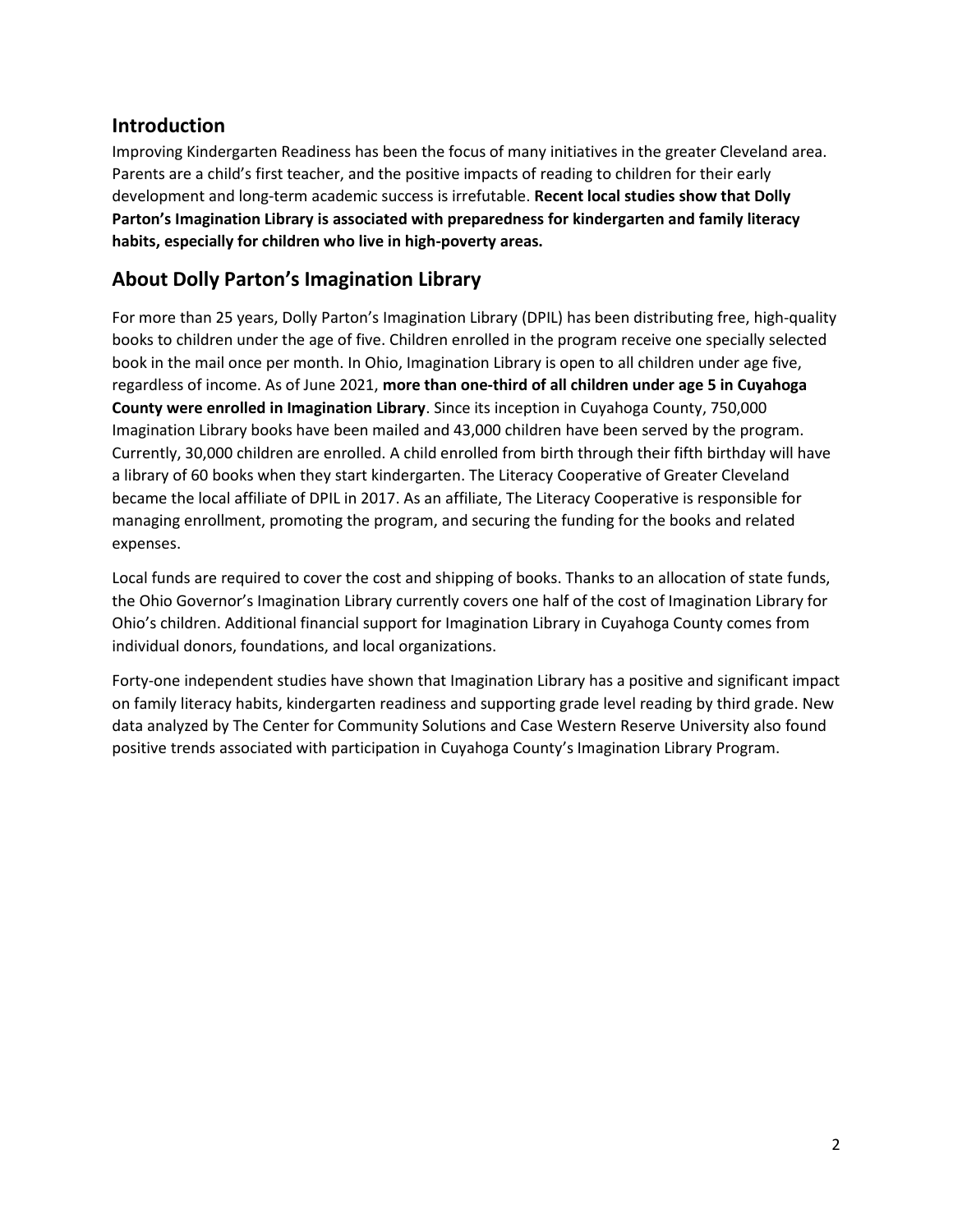# **Research on DPIL Effectiveness**

The positive impacts of DPIL have been studied across the country. While not an exhaustive list of the literature published on DPIL<sup>1</sup>, the map below gives an idea of the breadth and timing of the research, with the newest from Ohio in 2021.



 $\overline{\phantom{a}}$ 

 $1$  A more complete list of research on DPIL from across the country can be found at <https://imaginationlibrary.com/news-resources/research/>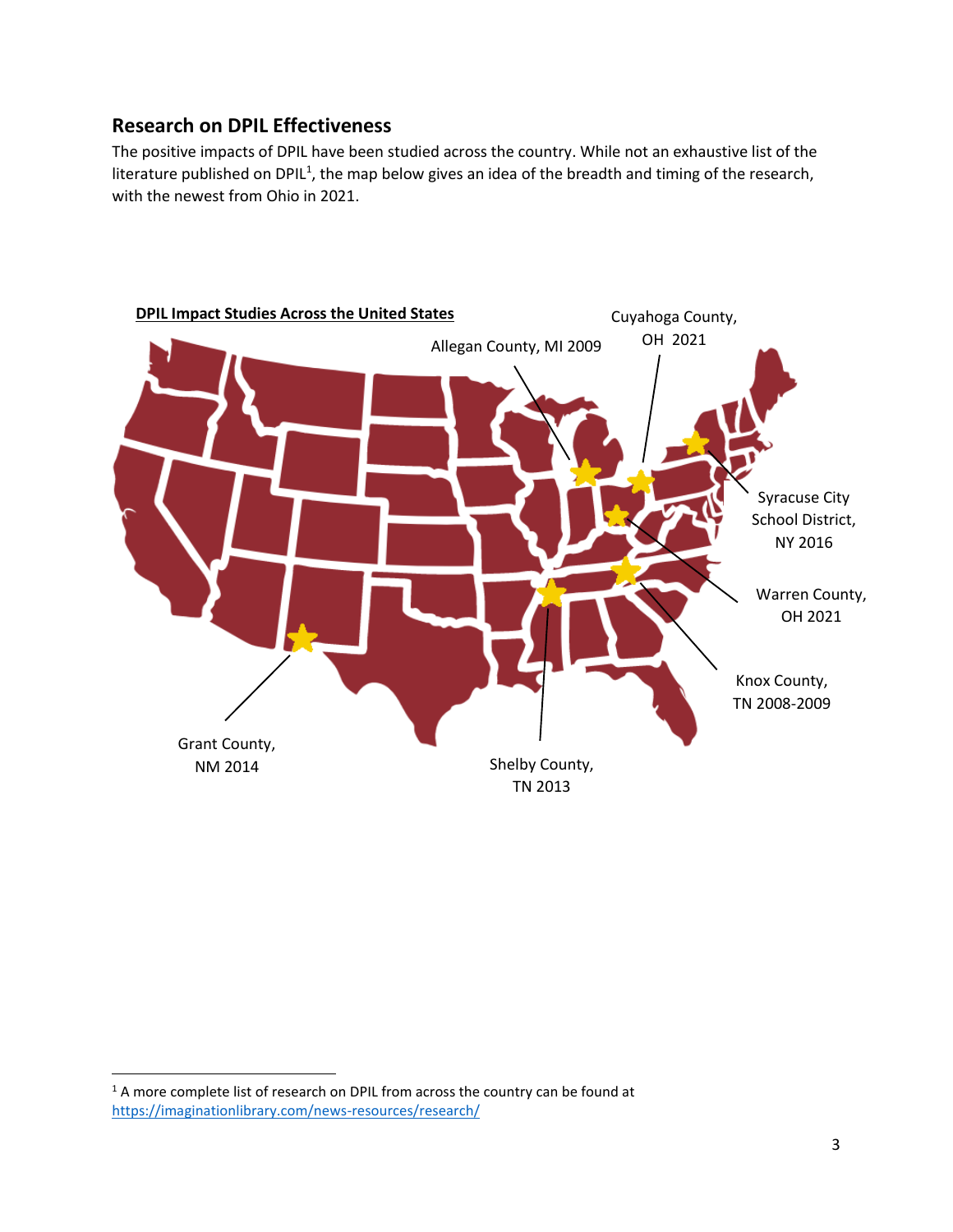#### **Syracuse City School District Study**

A study conducted in 2013-2014 in the Syracuse City School District of New York explored connections between engagement in DPIL and kindergarten readiness. The researchers found that a significantly higher percentage of children who consistently participated in DPIL were considered to be ready for kindergarten instruction when compared to children who did not participate in DPIL.<sup>2</sup> The effect was only significant for children who had been enrolled in the program for at least three years, which evidences the importance of engaging with DPIL early in a child's development. This research was published in the peer reviewed Journal for Applied Social Science.

#### **Tennessee Longitudinal Studies on DPIL Impact**

Two studies in Shelby and Knox Counties in Tennessee showed positive impacts as a result of DPIL participation using a longitudinal research approach.

In Knox County, scores of a cohort of third grade DPIL alumni on the Tennessee Comprehensive Assessment Program (TCAP) exam were compared to their non-participant peers. The TCAP exam assesses whether a student is proficient in state standards at the current grade level.<sup>3</sup> Research showed that third graders who had participated in DPIL received significantly higher scores on the exam.<sup>4</sup> Indeed, among third graders who had engaged in DPIL, 55 percent scored a "Proficient" or "Advanced" on the TCAP exam, compared to 48 percent of third graders who didn't engage in DPIL. Only 8 percent of DPIL alumni scored "Below Basic" on the exam, compared to 12 percent of non-DPIL students.

In Shelby County, a study of five elementary schools in Memphis found that students who participated in DPIL scored an average of 9.64 points higher in language and 2.01 points higher in math on kindergarten readiness testing than children who were not in DPIL. These effects were still significant after controlling for demographics variables, socioeconomic variables, pre-kindergarten educational experience, and family reading habits.<sup>5</sup> Comprehensive follow-up research with this cohort of students continued to find significantly better outcomes over the next three years, as measured by the Stanford Achievement Test 10 in second grade, the Istation reading assessment in the beginning of third grade, and the Tennessee Comprehensive Assessment Program (TCAP) at the end of third grade. As lead author Dr. Marie Snell put it, "the consistency in the findings is striking"<sup>6</sup>.

#### **A Rural Comparison of DPIL**

 $\overline{\phantom{a}}$ 

A random sampling of kindergartners in Grant County, New Mexico found that kindergartners enrolled in DPIL consistently scored significantly higher in the Dynamic Indicators of Basic Early Literacy Skills (DIBELS) assessment than kindergartners not enrolled in DPIL. This study is of note because it was conducted in a rural southwest location with a majority Hispanic/Latinx population<sup>7</sup>.

literacy program and kindergarten readiness.<https://imaginationlibrary.com/news-resources/research/> 6 Snell, M.A., (2015) Comparisons of Academic Data for Imagination Library Participants Versus Non-Participants. <https://imaginationlibrary.com/news-resources/research/>

<sup>&</sup>lt;sup>2</sup> Ridzi, F., Sylvia, M. Qiao, X., and Craig, J. (2016). The imagination library program and kindergarten readiness: Evaluating the impact of monthly book distribution.<https://doi.org/10.1177%2F1936724416678023> <sup>3</sup> Tennessee Department of Education. (2021). Overview of testing in Tennessee.

<https://www.tn.gov/education/assessment/testing-overview.html>

<sup>4</sup> Beckett, J. (2012). TN-Knox county imagination library third grade follow up study: The imagination library program and the kindergarten cohort of 2008-2009[. https://imaginationlibrary.com/news-resources/research/](https://imaginationlibrary.com/news-resources/research/) <sup>5</sup> DPIL SCBFB Final Paper. (2013). Evaluating the relationship between the Imagination Library early childhood

<sup>7</sup> <https://imaginationlibrary.com/news-resources/research/>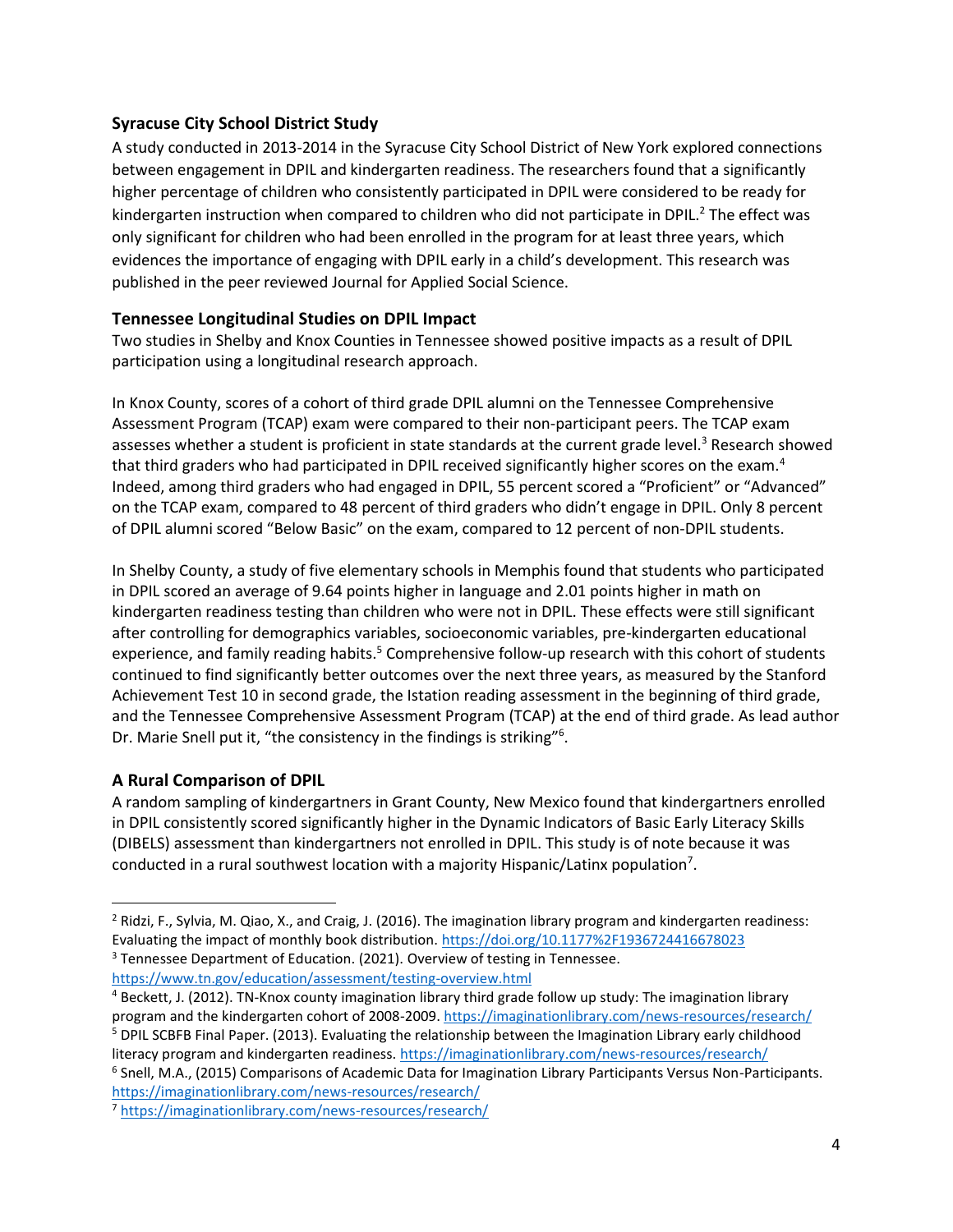# **Local Research; A Preliminary Analysis of DPIL in Cuyahoga County**

The research conducted across the United States provides an indication of the possible impact of young children's participation in DPIL, and a recent local study in Cuyahoga County indicates the positive trends related to DPIL and The Literacy Cooperative.

In Fall 2019, 472 children who participated in Imagination Library in Cuyahoga County had a valid Kindergarten Readiness Assessment (KRA) score that could be used for analysis. These students' KRA scores were compared to KRA scores of 4,884 children in the same public school districts who did not participate in DPIL. As shown below, more children who participated in DPIL had "on track" KRA scores for language and literacy entering kindergarten than the rest of the cohort. "On-track" refers to a binary outcome of the KRA, which intends to predict a child's likelihood of passing a reading diagnostic assessment requirement at third grade.



The Kindergarten Readiness Assessment (KRA) is used at the beginning of each school year as a way to measure each student's skill level in being able to grasp instruction. It is based on Ohio's Early Learning and Development Standards and focuses on four areas of development, one of which is Language and Literacy. Based on their scores, students are considered to be in one of three bands. Children in "Demonstrating Readiness" show the foundation skills and behaviors and are considered fully prepared for kindergarten. Those who are "Approaching Readiness" have some foundation skills and require little intervention to be considered fully ready to learn. Those who display "Emerging Readiness" usually lack one or more of the foundational skills and behaviors and require more assistance or intervention before they can take full advantage of kindergarten classroom instruction.

As shown above, just over a third (34.5 percent) of the 472 children who participated in DPIL had scores demonstrating readiness for kindergarten. This was a larger share than the roughly one-quarter (25.7 percent) of the 4,884 children who did not participate in DPIL who were assessed as demonstrating readiness for kindergarten.<sup>8</sup> Similarly, only 27.3 percent of DPIL participants assessed displayed

 $\overline{a}$ 

<sup>8</sup> Anthony, E., Sorenson, A. & Steh, S. (2021). Exploring the relationship between imagination library program participation and kindergarten readiness: Results from a preliminary analysis. Prepared for Bob Paponetti at The Literacy Cooperative by The Center on Urban Poverty & Community Development at CWRU.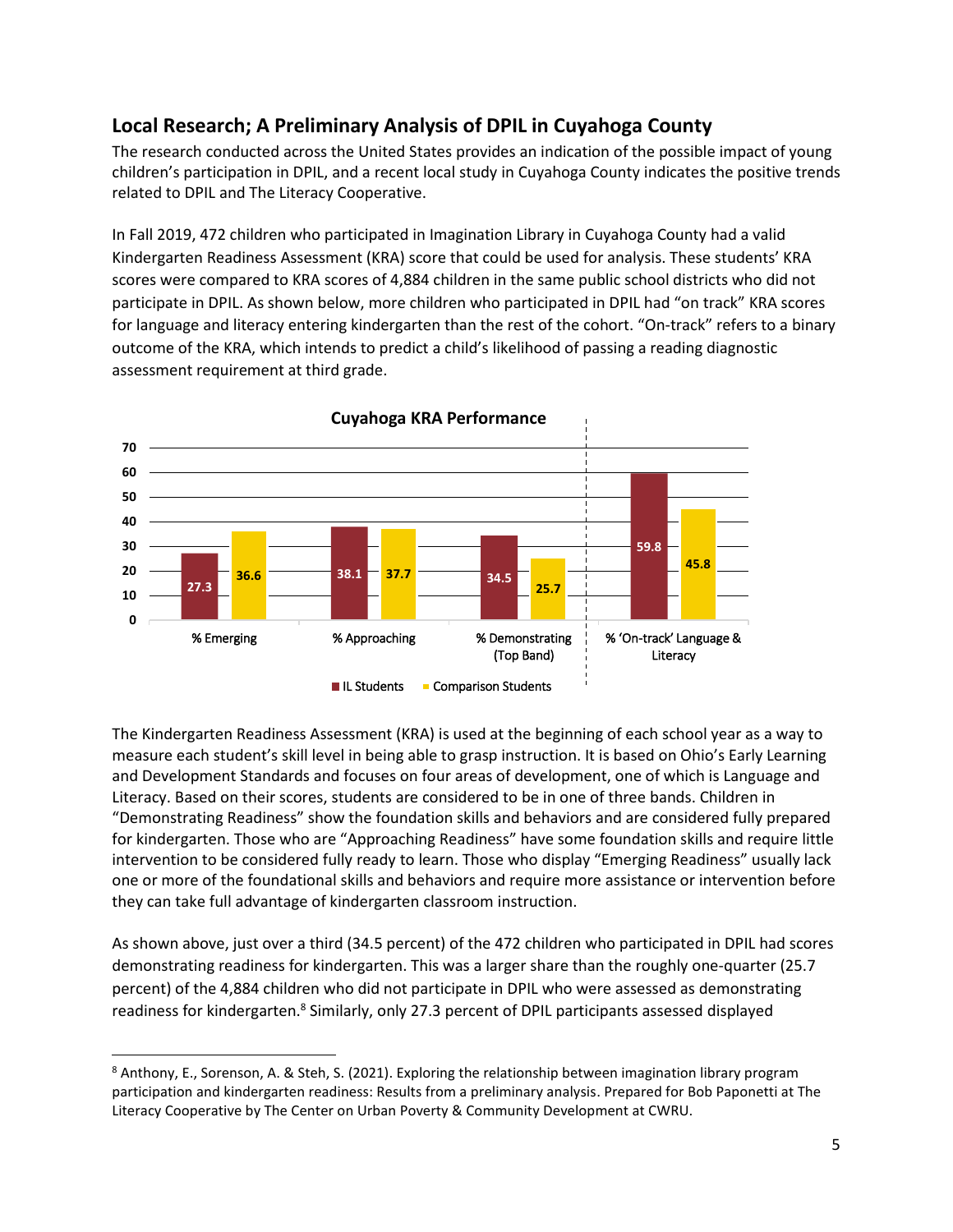emerging readiness for kindergarten, compared to 36.6 percent for the comparison students. In both of these categories there is an approximate nine percentage point difference in scores.

Language and Literacy scores as assessed by the KRA were also explored for differences. Findings indicate that nearly 60 percent of DPIL participants were 'On-track' for language and literacy, compared to 45.8 percent of those who had not participated<sup>9</sup>.

In general, DPIL participants who fell into the "emerging readiness" band had not participated in the program for as long, in most cases for less than one year. DPIL Participants who scored as demonstrating readiness for kindergarten, had been enrolled in DPIL on average nearly four months longer (15.4 months) than their peers who scored as emerging readiness (11.1 months). This pattern also applies to performance in the Language & Literacy development area. Research from Syracuse, NY had found improvement only after children participated in the program for at least three years. DPIL is relatively new to Ohio, which expanded to countywide eligibility in early 2020, and statewide eligibility in late 2020. Therefore, we expect to see a starker contrast between children who participate in DPIL and their peers in future classes of entering kindergarteners who will have had access to the program for longer.

These findings indicate a positive correlation between Imagination Library enrollment and KRA performance among Cuyahoga County students. They also demonstrate that the longer a student is enrolled in the program, the higher their KRA score. These findings have been identified elsewhere in the literature as well. However, the authors note that a true correlation cannot be determined with this analysis given the inability to control for other potential confounding variables, such as the education level of the children's parents<sup>10</sup>. Nonetheless, the initial findings are encouraging, but require greater statistical and methodological control to better understand.

The research literature that has been highlighted in this report, including new local analysis, has consistently found that participation in DPIL is associated with improved academic performance and increased kindergarten readiness. As previously mentioned, this summary is not meant to be an exhaustive review of the literature, but instead a brief overview of some of the promising impacts DPIL has had on families in in the United States, and Cuyahoga County specifically. While each of these studies had varying research questions and methods, evidence is mounting that DPIL is an effective tool to help children enter kindergarten prepared and ready to learn. Results of a recent survey of Cuyahoga County families participating in DPIL provides some insight into how the program improves early literacy, which is explored in greater detail below.

l

<sup>&</sup>lt;sup>9</sup> However, when the two groups were compared on other characteristics known to also effect Kindergarten readiness, notable differences were apparent. Some birth characteristics, specifically mother's age at birth and educational attainment, suggest that as a group, the Imagination Library children are at lower risk for experiencing a lack of school readiness as compared to the comparison population. Thus, a KRA comparison between these two groups carries inherent bias in that the two groups differ not only in their Imagination Library participation, but also in the ways shown above and likely other currently unknown reasons.

 $10$  A plausible hypothesis is that maternal education level is correlated with length of time enrolled in Imagination Library such that mothers with higher levels of education enroll their children in the program earlier in development than mothers with lower levels of education. As a result, maternal education level, and not length of time enrolled in Imagination Library could be causing the positive association with kindergarten readiness.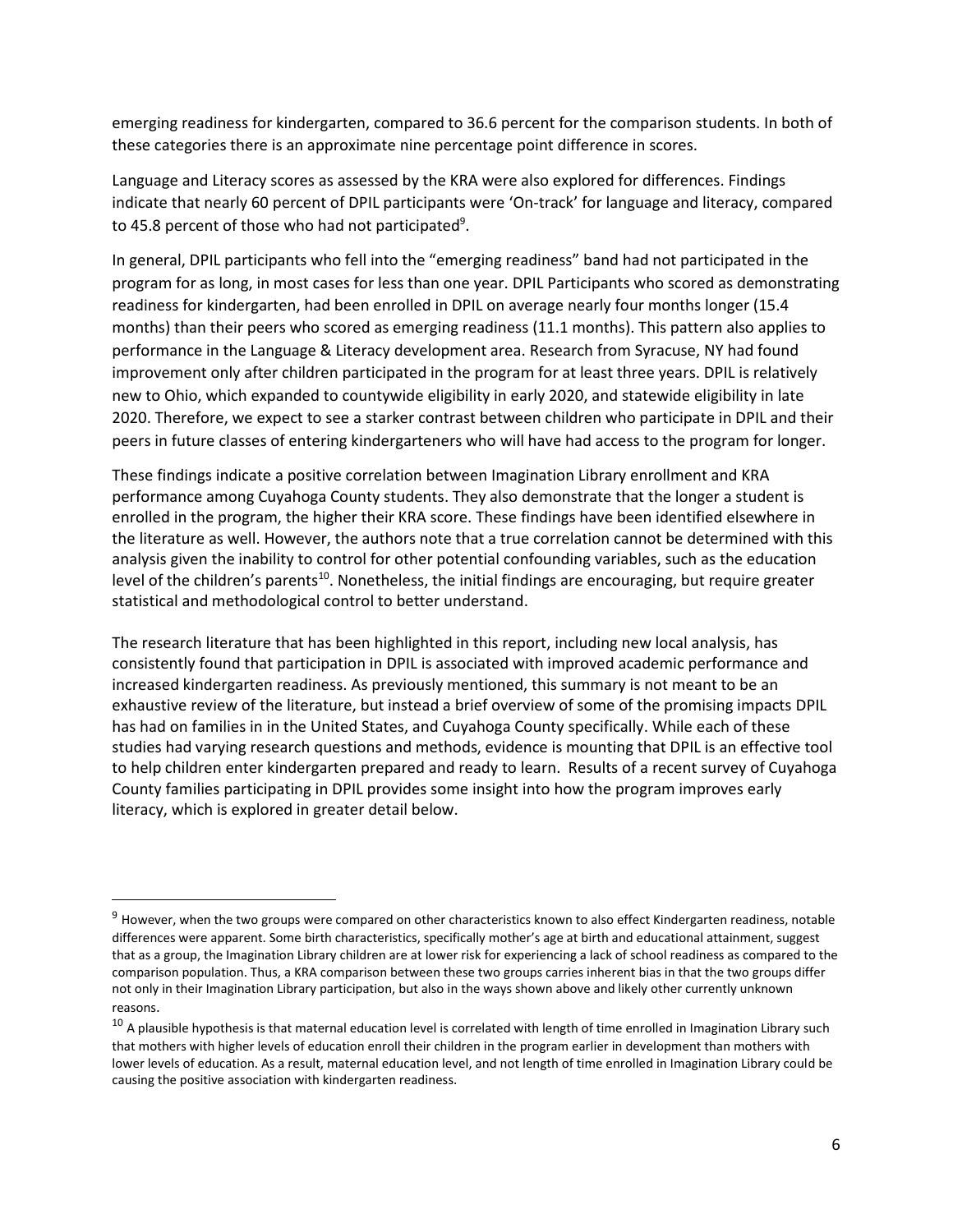# **The Literacy Cooperative 2021 Survey of Current Participants**

### **About the Survey**

In the Summer of 2021, The Literacy Cooperative engaged The Center for Community Solutions to assist with the development and analysis of an online survey of all parents or guardians of children enrolled in Dolly Parton's Imagination Library (DPIL) program. The survey was open for two weeks, and received 3,004 valid responses.



Of these responses, 623 or 20.9 percent came from 1 of 16 ZIP codes that were identified as "high poverty ZIP codes", with poverty rates over 25 percent. Poverty rates are the percentage of households with annual income below the federal poverty line. These ZIP codes are 44102, 44103, 44104, 44105, 44106, 44108, 44109, 44110, 44112, 44113, 44114, 44115, 44119, 44127, 44132, and 44135.

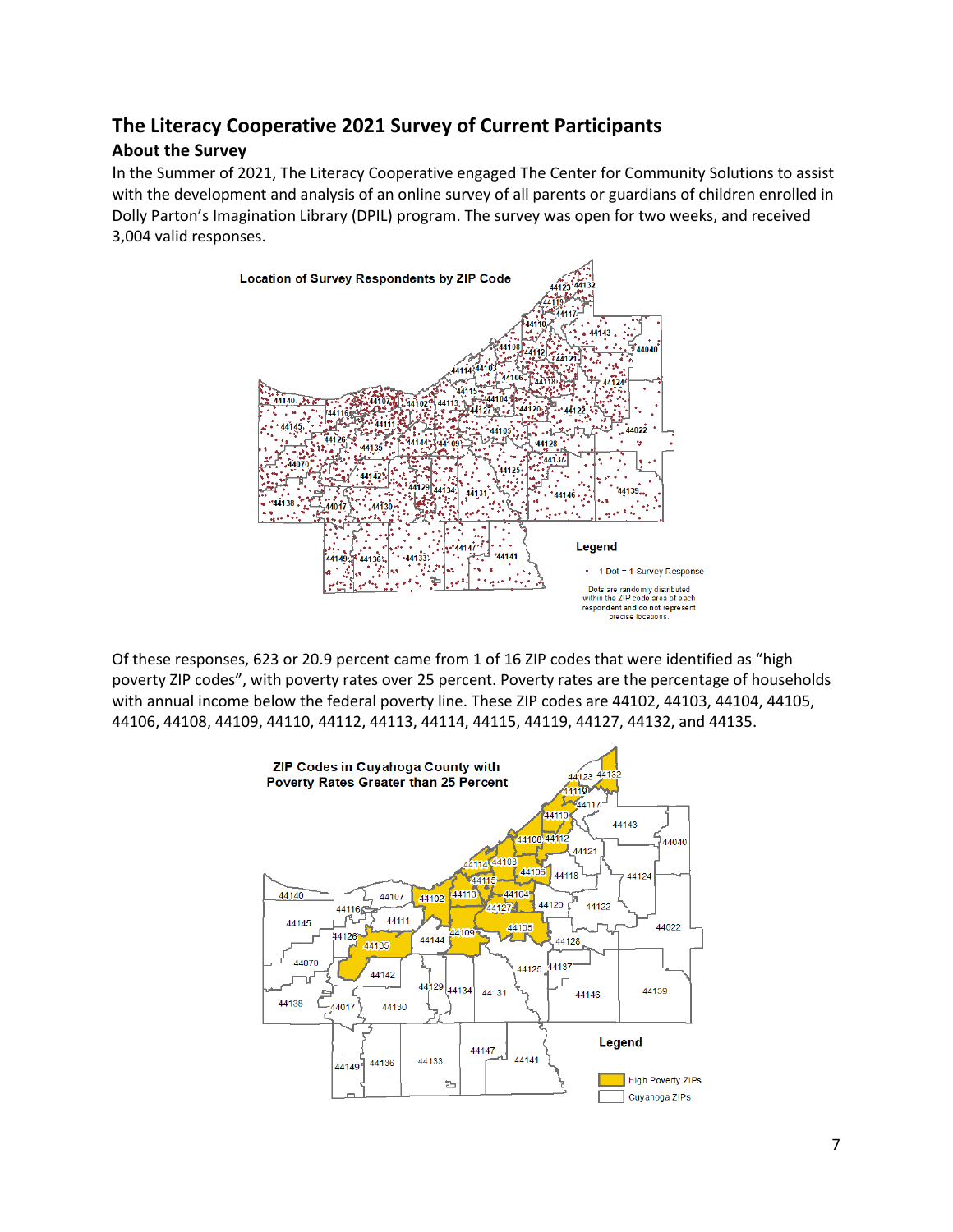#### **Summary**

The results of the 2021 survey evidence a multitude of positive impacts for families in Cuyahoga County that participate in DPIL. Aside from the overwhelming majority of parents and children enjoying the books they receive, participants are reading more to their children, and children are more interested in reading. These positive impacts are even more pronounced in high poverty ZIP codes. Nearly all respondents believe that participation in DPIL is helping their child better prepare for kindergarten, and most people in high poverty ZIP codes often heard their children using words learned from DPIL books. These results are explained in more detail below, but broadly speaking are highly encouraging.

#### **Time in the Program**

The majority (82.5 percent) of respondents had been in the program for at least one year, and there was very little difference between the total sample and the high poverty ZIP code participants in time spent in DPIL program.



#### **How many years has your child been in the program?**

#### **Frequency of Reading**

Respondents were asked how many times their child has been read to in the last seven days. The majority (73 percent) said they had read to their child between five and seven times in the last week. A quarter (24.9 percent) reported reading to their child between two and four times in the last week, and only 2.6 percent reported one or fewer times in the last week. This was a slight decrease from 2020, which saw 77 percent of respondents reading to their child nearly every day. Among higher poverty ZIP codes, respondents reported reading to their kids less frequently, with 58.1 percent reporting five to seven times a week, and 37.2 percent reporting two to four times a week.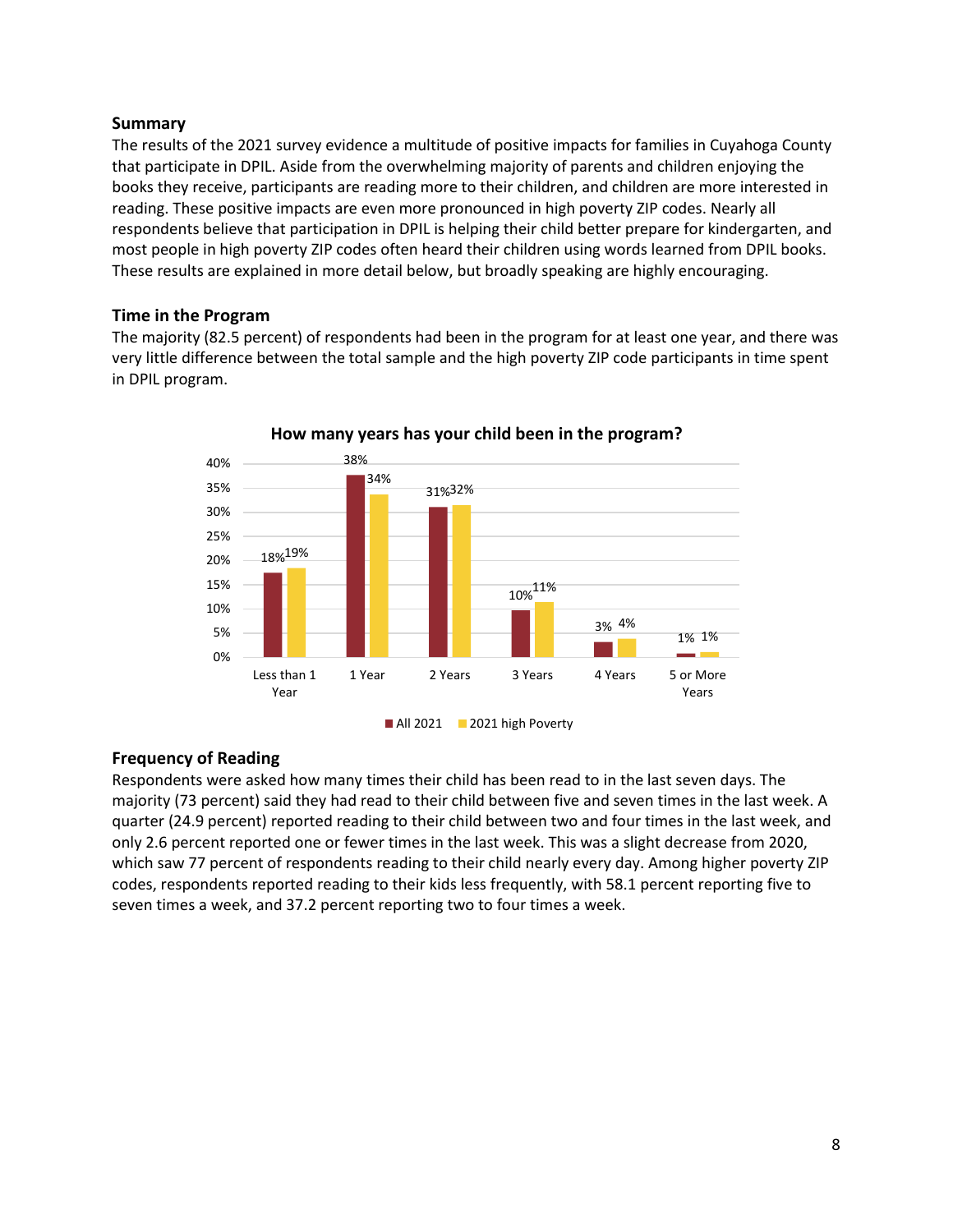

#### **How many times have you or another adult read to your child/children in the last 7 days?**

#### **Impact of DPIL on Frequency of Reading**

Well over two thirds (71 percent) of respondents stated that they read to their child more often since receiving DPIL books. This was an increase from 62 percent in the 2020 survey. About 28.0 percent of respondents replied that they didn't change their reading habits with their child. At 83 percent, even more respondents from high poverty ZIP codes reported reading more to their child after receiving DPIL books. This is a striking difference, and indicates a particularly positive impact among this sample.



# **Do you, or other family members, read to your**

#### **Impact of DPIL on Child asking to be read to**

The majority (64 percent) of respondents replied that since receiving DPIL books, their child has been asking them to read to them more. About a third (31 percent) stated that there has been no change. Again, the positive change was more common in high poverty ZIP codes. Just over three quarters of the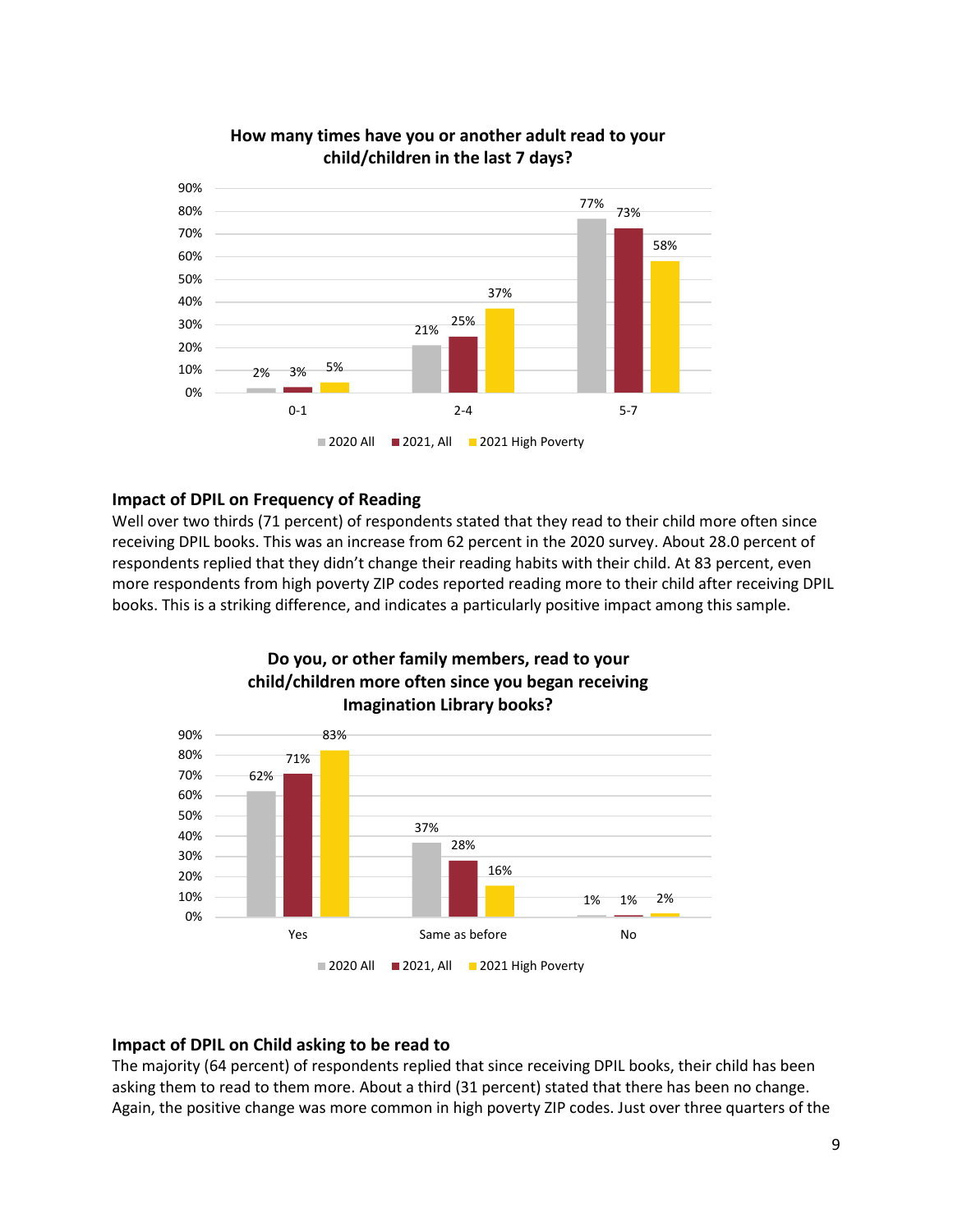respondents from high poverty ZIP codes (75.8 percent) explained that their child has been asking to be read to more since receiving DPIL books. This is another particularly positive impact in this high poverty ZIP code sample compared to the general respondent sample.



#### **Impact of DPIL on Kindergarten Readiness**

More than 90 percent of respondents felt that participation in DPIL was helping their child better prepare for kindergarten. This response rate mirrors the 2020 responses, as does the slightly higher percentage of high poverty ZIP code respondents (93.6 percent) who felt DPIL participation was better preparing their child for kindergarten. Approximately nine percent of the sample was unsure if DPIL was helping, and less than one percent felt DPIL was not helping their child prepare for kindergarten.

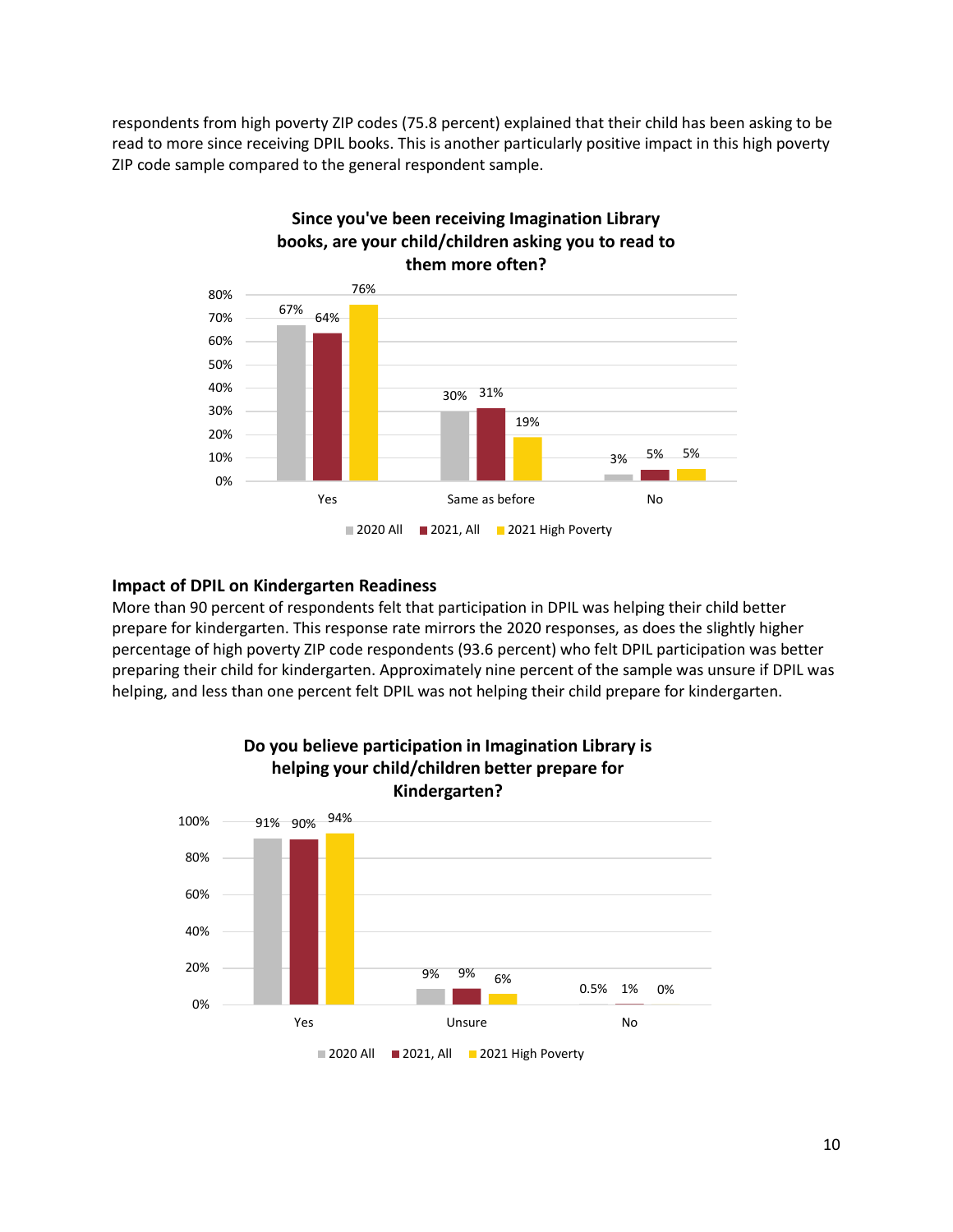#### **Impact of DPIL on Child Using New Words**

In exploring the impact of DPIL and children learning new words, about half (49.6 percent) of the respondents indicated that *often* they found their children using new words they learned from the books they've read. Forty percent indicated that this happened sometimes, and about ten percent stated this rarely happened. These positive findings again mimic the findings from 2020. Of particular importance yet again, is the starkly greater percentage of respondents in high poverty ZIP codes (61.3 percent) who reported often observing their kids using words they'd learned from DPIL books. This is over a ten percent difference from the total population.



#### **How often do you find your child/children using new words they have learned from books you have read?**

#### **Impact of DPIL on Other Older Children in the Household**

When respondents were asked if the older non-enrolled siblings of children enrolled in DPIL also read and enjoyed DPIL books, over nine out of ten (93.2 percent) respondents indicated that they did. This was very similar to the responses from 2020.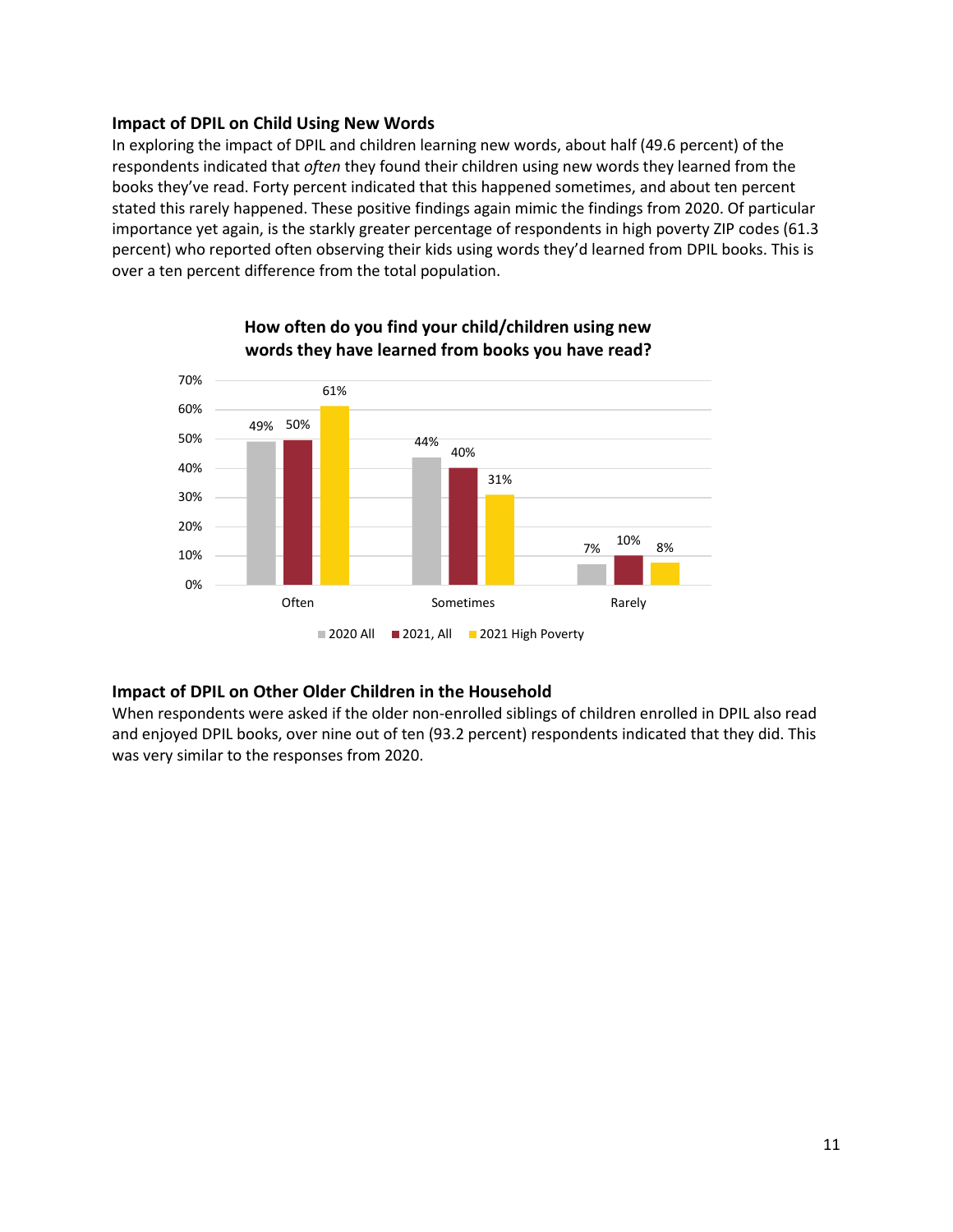

#### **Do older non-enrolled brothers or sisters also read and enjoy the books?**

#### **DPIL Books and Home Libraries**

Over half (55.6 percent) of the respondents indicated that a quarter of their home libraries were comprised of DPIL books, and 21.8 percent stated that DPIL books made up half of their home libraries. Respondents from higher poverty ZIP codes reported that DPIL books made up a larger percentage of their home libraries comparatively.



#### **Imagination Library books make up what portion of your home library?**

#### **Public Library Use Among Enrolled Households**

For the majority of participants (63.6 percent), enrolling in DPIL had no effect on their public library use. For nearly a quarter (24.0 percent) of respondents, public library use increased, and for 12.4 percent library use decreased. These results were similar for high poverty ZIP codes, with slightly more respondents indicating both increased *and* decreased use.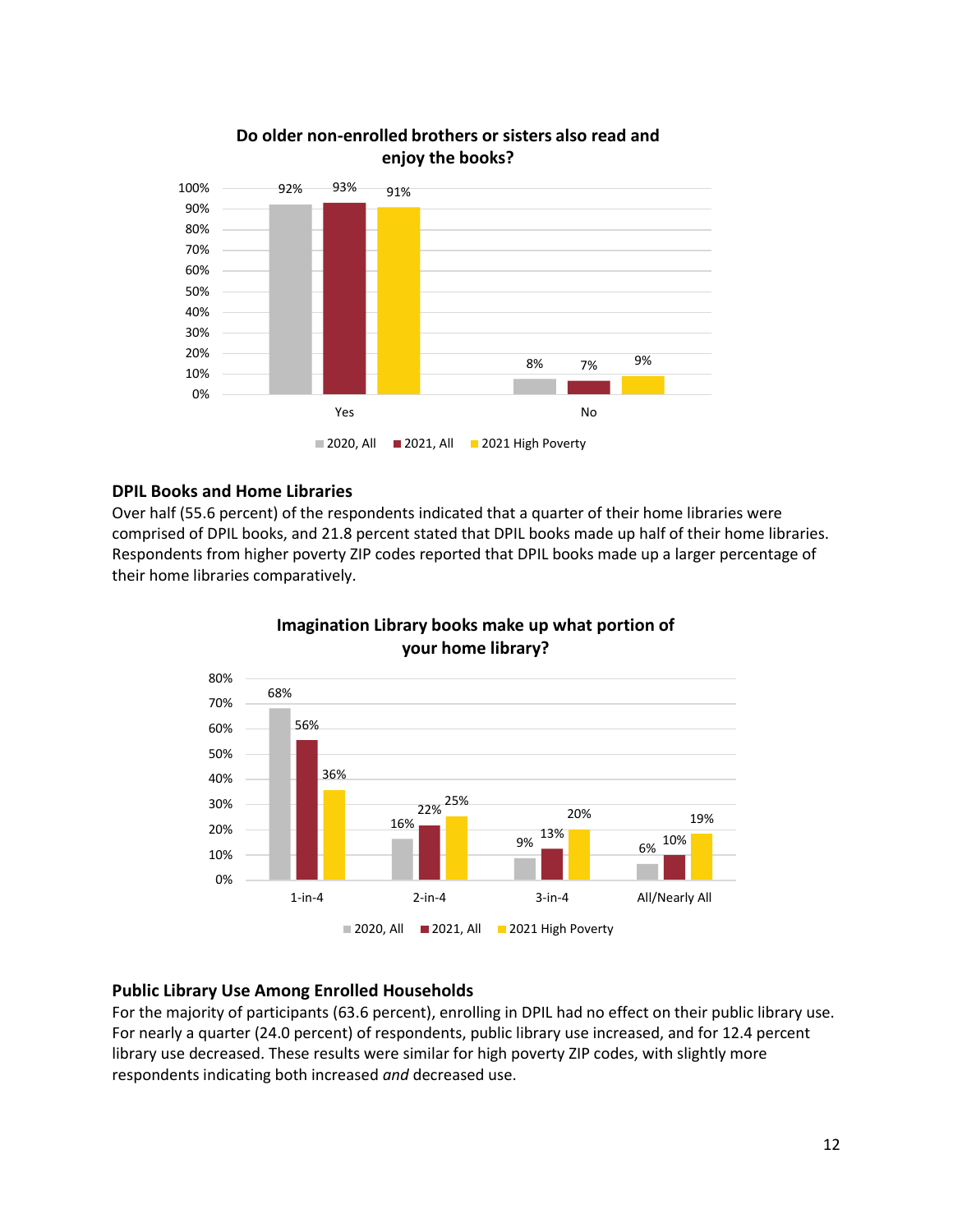

#### **Since participating in Imagination Library, our public library use has**

#### **DPIL Newsletter Engagement**

Respondents were asked about whether they regularly read The Literacy Cooperative's Imagination Library Newsletter, and while close to half (47.6 percent) of respondents indicated they did, this response rate is unfortunately down from 54 percent of respondents in 2020. Even so, as DPIL eligibility and enrollment has expanded, so has the Imagination Library Newsletter subscription list. The very strong response rate to this online survey promoted almost exclusively via the Newsletter indicates healthy levels of engagement by participants. Similar to last year, about one in five participants said (18.9 percent) don't receive the newsletter. The results for high poverty ZIP codes was a little more promising, with 54.3 percent of respondents indicating they regularly read the newsletter. Relatedly, respondents were asked if they have ever taken advantage of any of the information, offers, or events included in the Imagination Library Newsletter. About one in five (22.2 percent) of respondents indicated they had, and 28.3 percent of high poverty ZIP codes indicated they had.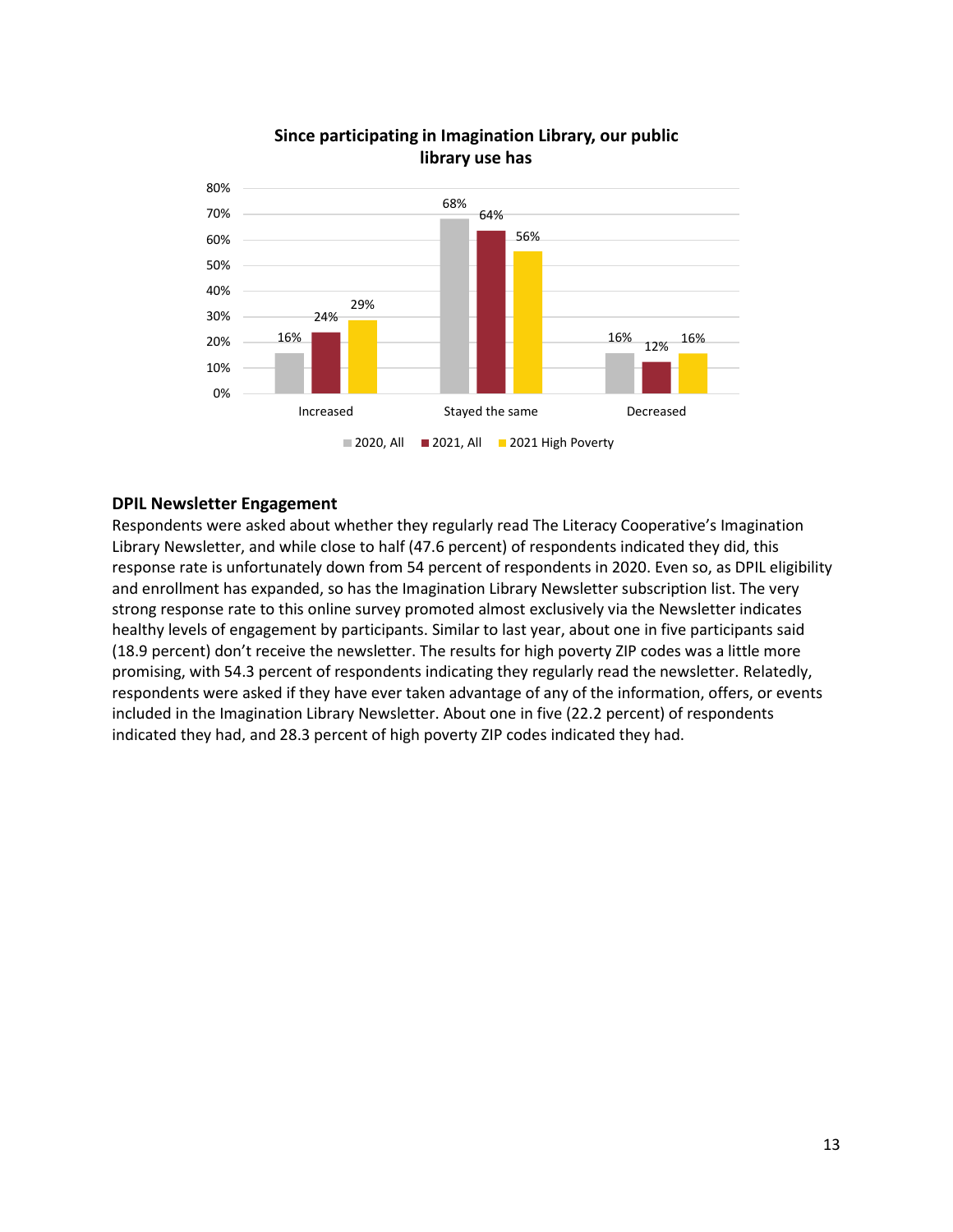

#### **Do you regularly read our Imagination Library e-newsletter?**

#### **Satisfaction with DPIL Books**

New questions were added in 2021, which explore specific aspects of satisfaction with DPIL books. To start, respondents were asked if their child enjoys DPIL books, and the results were very positive. Seven in ten children (69.4 percent) always enjoy the books, and the remaining one-quarter (26.3 percent) usually enjoy the books. Less than half a percentage point of the respondents indicated rarely or never enjoying the books. The numbers are even more positive for high poverty ZIP codes, with eight in ten children (80.6 percent) always enjoying the books. This indicates that receiving DPIL books for children is an overwhelmingly positive experience.

Diversity, and specifically "regard for diversity of people, their roles, culture, and environment" is a stated fundamental theme of DPIL<sup>11</sup>. Therefore, The Literacy Cooperative felt it was important to ask respondents whether they appreciated the uniqueness, variety and diversity of the characters in DPIL books. Nearly all respondents indicated they did, with 95.9 percent of the respondents strongly agreeing or agreeing that they appreciated the diversity in the books. This percentage in agreement was even slightly higher in the high poverty ZIP codes (97.8 percent).

Finally, respondents were asked if they found the reading tips included on the inside flaps of DPIL books to be useful; 78.3 percent of respondents strongly agreed or agreed that they were helpful, another 20.2 percent didn't have an opinion on them. In high poverty ZIP codes, a greater percentage of respondents (87.4 percent) indicated that they thought the tips were helpful, and less than one percent of respondents disagreed.

 $\overline{\phantom{a}}$ 

<sup>11</sup> <https://imaginationlibrary.com/usa/themes-concepts/>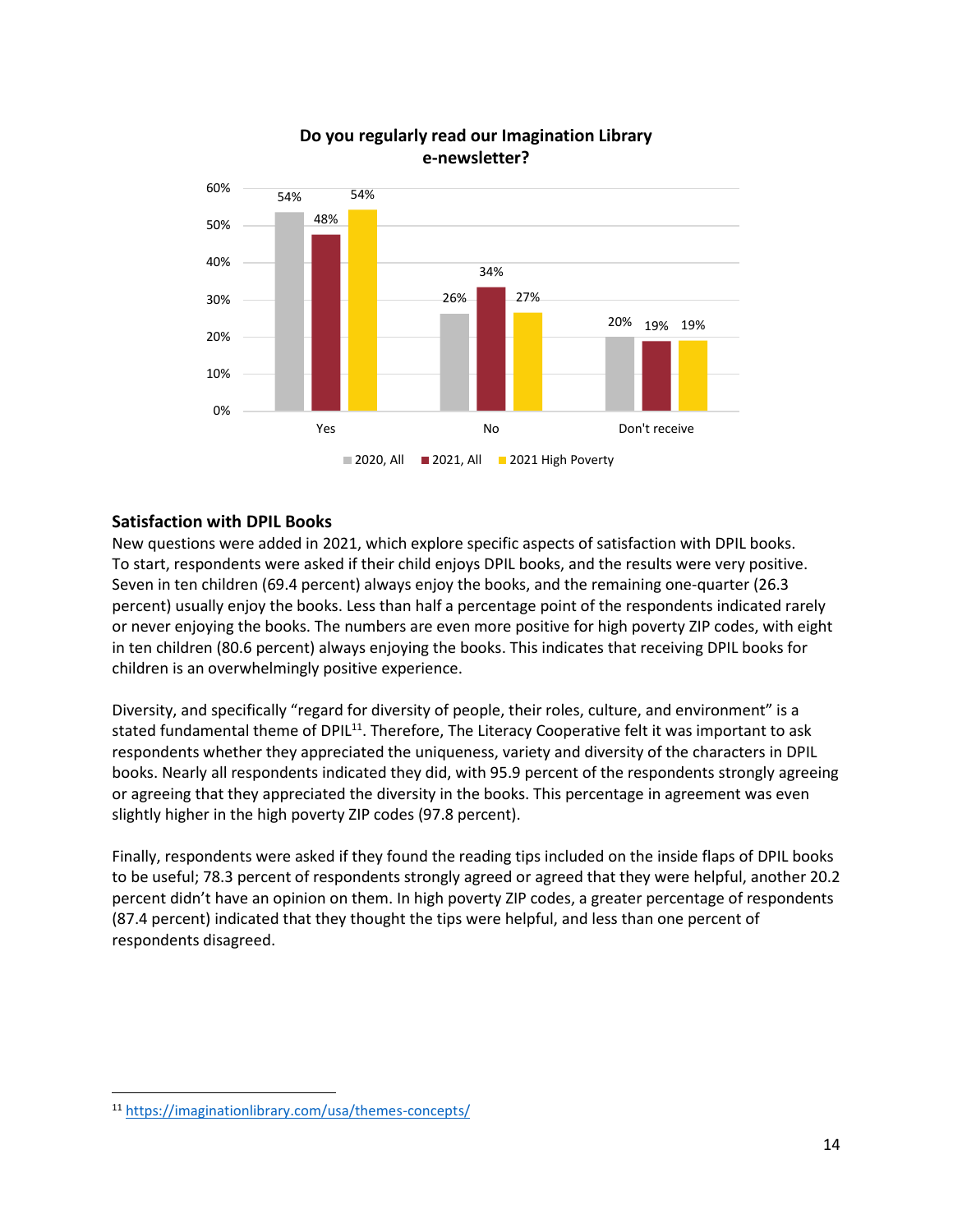

# **Where did you learn about DPIL?**

According to the participants, the most common way they learned about DPIL was **from a friend** (38.4 percent), however learning about DPIL **through social media** was a close second (29.1 percent). Much less common was learning about DPIL through their school (3.1 percent), which is likely influenced by the fact that DPIL is targeted to children from birth to age five, often before they attend school. In high poverty ZIP codes these results were a little different, with the most endorsed source of information being **through social media** (30.0 percent). Learning about DPIL **from a friend** was still a commonly endorsed source of information (24.2 percent), however the biggest difference for high poverty ZIP codes was that over twice as many of these respondents learned about DPIL from a doctor's office (20.9 percent compared to 9.6 percent). Efforts to connect to parents via childhood well visits in certain parts of the community could explain this difference.